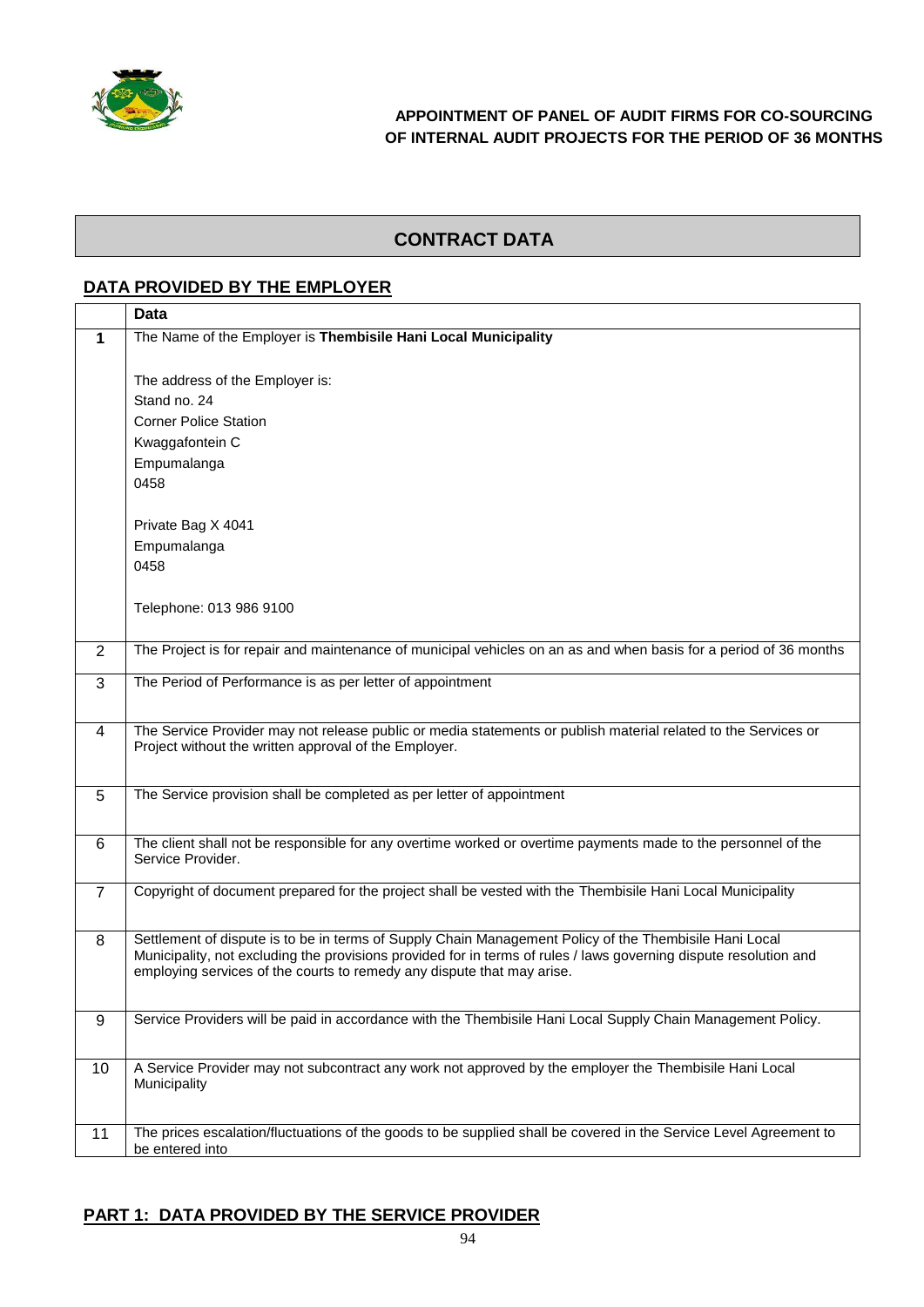

| $\overline{1}$ . |                                                                                |                        |  |  |  |  |
|------------------|--------------------------------------------------------------------------------|------------------------|--|--|--|--|
|                  | Address:                                                                       |                        |  |  |  |  |
|                  | Telephone:                                                                     |                        |  |  |  |  |
|                  | Facsimile:                                                                     |                        |  |  |  |  |
| $\overline{2}$   | The authorised and designated representative of the                            |                        |  |  |  |  |
|                  | Service Provider is:                                                           |                        |  |  |  |  |
|                  | Name:                                                                          |                        |  |  |  |  |
|                  | The address for receipt of communications is:                                  |                        |  |  |  |  |
|                  | Telephone:                                                                     |                        |  |  |  |  |
|                  |                                                                                |                        |  |  |  |  |
|                  |                                                                                |                        |  |  |  |  |
| 3                | The Key Persons and their jobs / functions in relation to the<br>services are: |                        |  |  |  |  |
|                  |                                                                                |                        |  |  |  |  |
|                  | Name<br>No                                                                     | <b>Specific Duties</b> |  |  |  |  |
|                  |                                                                                |                        |  |  |  |  |
|                  |                                                                                |                        |  |  |  |  |
|                  |                                                                                |                        |  |  |  |  |
|                  |                                                                                |                        |  |  |  |  |
|                  |                                                                                |                        |  |  |  |  |
|                  |                                                                                |                        |  |  |  |  |
|                  |                                                                                |                        |  |  |  |  |
|                  |                                                                                |                        |  |  |  |  |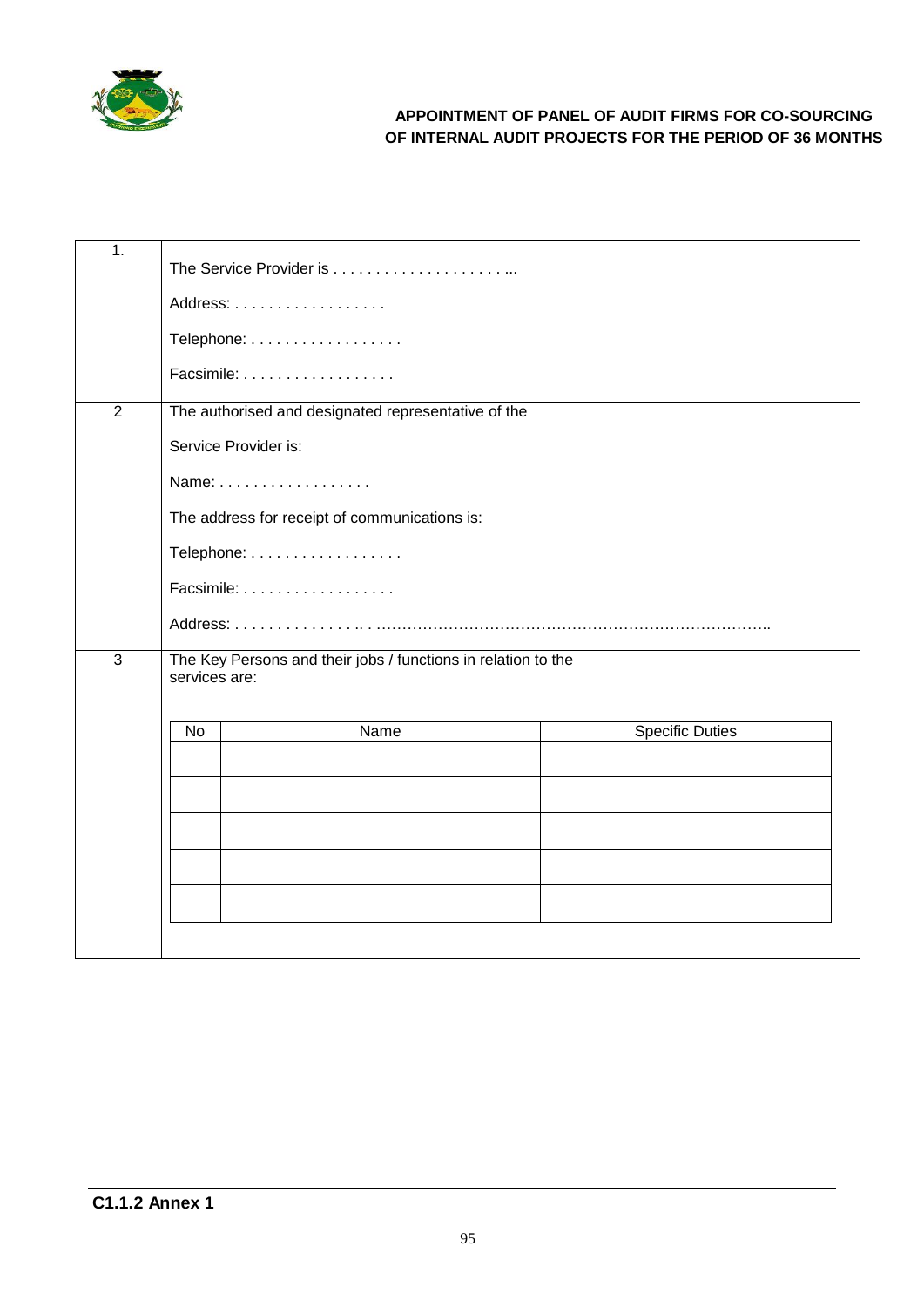

|                                                    | <b>Clause in</b><br><b>GCC 2015</b> |                                                                                                                                       |
|----------------------------------------------------|-------------------------------------|---------------------------------------------------------------------------------------------------------------------------------------|
| <b>Special Conditions</b>                          | 1.1                                 | See Special Conditions of Contract of<br>this document                                                                                |
| <b>Address of Employer</b>                         | 1.1.1.15                            | Thembisile Hani Local Municipality                                                                                                    |
| <b>Address of Contractor</b>                       | 1.1.19                              |                                                                                                                                       |
| Time within which Works to be<br>Commenced         | 5.3                                 | 14 days after Commencement Date                                                                                                       |
| Programme to be furnished within                   | 5.6                                 | At time of Site Handover                                                                                                              |
| Minimum Amount of Liability<br>Insurance           | 8.6.1.3                             | N/A                                                                                                                                   |
| Special non-working days                           | 5.8.1                               | The period 16 December to 5 January<br>inclusive, plus Good Friday, Human<br><b>Rights</b><br>Day, Freedom Day, Workers Day and Youth |
| <b>Estimated work Period</b>                       | 5.1                                 | For a maximum period of three (3) years                                                                                               |
| Amount of penalty                                  | 5.13                                | R 3 000-00 per calendar day to a max of<br>10%                                                                                        |
| Delivery of Contractor's final<br><b>Statement</b> | 6.10.8                              | Within 14 days after certified date<br>of completion of Works                                                                         |
| Settlement of disputes to be by<br>reference       | 10.7                                | Arbitration - Refer to clause Special<br><b>Conditions of Contract</b>                                                                |
| <b>Contract Price Adjustment</b><br>Schedule       | 6.8.2                               | <b>Contract Price Adjustment Schedule</b><br>Once a year                                                                              |

I/we declare that I/we completely waiver our right of Lien and that no property what so ever will be taken ownership off. The site and all applicable materials paid for in full, remain unconditionally the property of the municipality and I/we have at no Phase took ownership of such site and materials

| <b>REFERENCE</b> | <b>CLAUSE</b> | <b>DATA</b> |
|------------------|---------------|-------------|
| TO.              |               |             |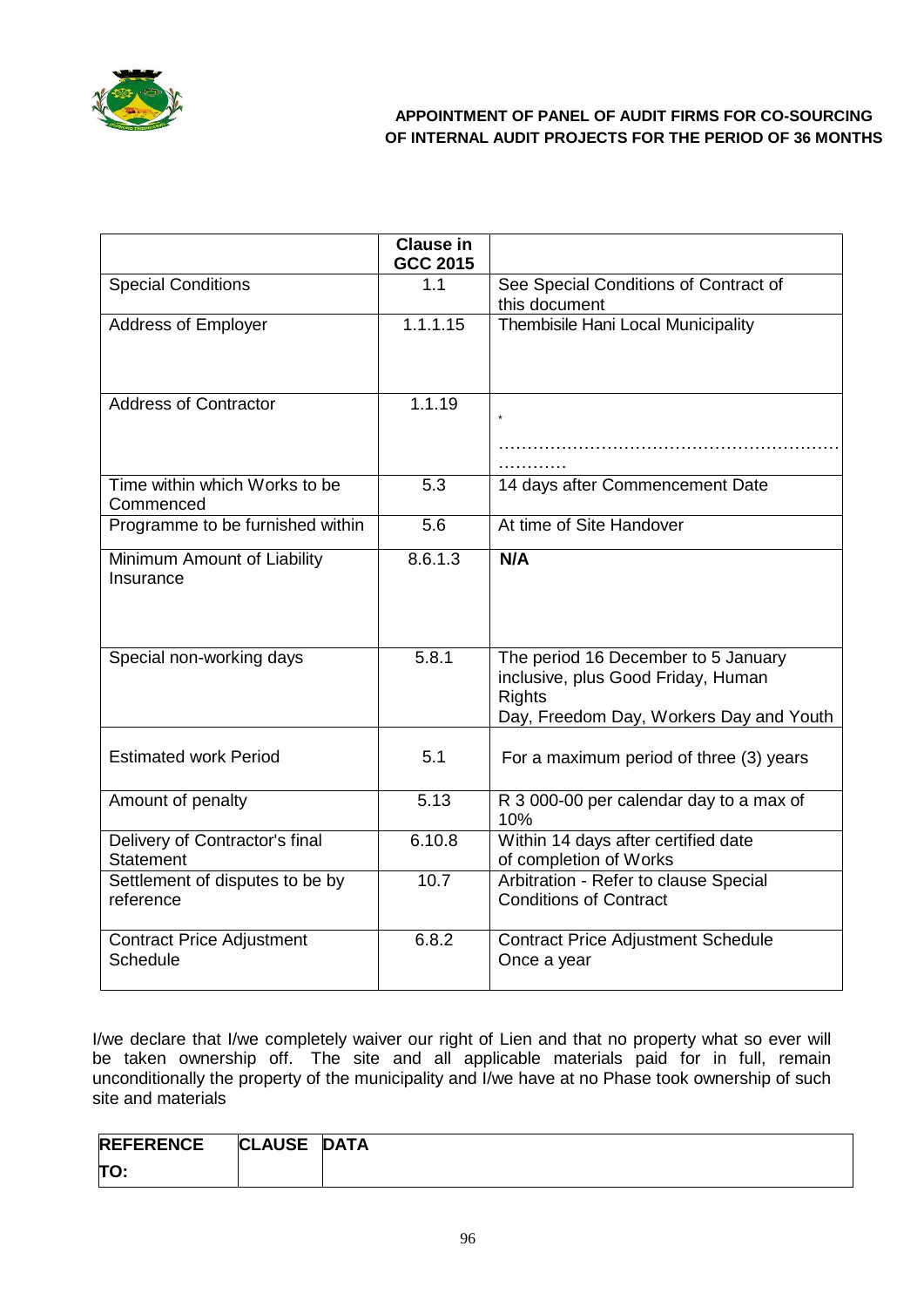

| Functions of the | 3.1 | If the Engineers is not the Thembisile Hani Local Municipality, he     |
|------------------|-----|------------------------------------------------------------------------|
| Engineer         |     | is in terms of his appointment by the Employer, required to obtain the |
|                  |     | specific approval of the Employer for the execution of the following   |
|                  |     | duties:                                                                |
|                  |     | i.<br>The issuing of an order to suspend the progress of the Works,    |
|                  |     | the extra cost resulting from which order is to be borne by the        |
|                  |     | Employer in terms of Clause 5.10, or the effect of which is            |
|                  |     | liable to give rise to a claim by the Contractor for an extension      |
|                  |     | of time under Clause 10                                                |
|                  |     | ii.<br>The issuing of an order to vary the Works in terms of Clause    |
|                  |     | 6.3, the estimated effect of which will be to increase the             |
|                  |     | Contract Price by an amount exceeding R50 000, the                     |
|                  |     | valuation of a variation order in terms of Clause 37 and the           |
|                  |     | adjustment of the Preliminary and General allowances in                |
|                  |     | terms of Clause 6.4                                                    |
|                  |     | iii.<br>The approval of any claim by the Contractor.                   |
|                  |     |                                                                        |

| <b>REFERENCE TO:</b>      | <b>CAUSE</b> | <b>DATA</b>                                                                                                                                                                                                                                                                                                                                                                                                                                                             |
|---------------------------|--------------|-------------------------------------------------------------------------------------------------------------------------------------------------------------------------------------------------------------------------------------------------------------------------------------------------------------------------------------------------------------------------------------------------------------------------------------------------------------------------|
| Contractor's<br>Employees | 4.10         | It is a specific condition of this Tender that the Contractor must<br>employ all unskilled labour from the local communities and as many<br>as possible skilled labour.                                                                                                                                                                                                                                                                                                 |
|                           |              | The requirement that all unskilled labour must be obtained from the<br>local communities does not relieve the Contractor of any of his<br>responsibilities under this clause.                                                                                                                                                                                                                                                                                           |
|                           |              | Add the following to the clause:<br>"The contractor shall provide all the necessary on-the-job training to<br>targeted labour to enable such labour to master the basic work<br>techniques required to undertake the work in accordance with the<br>requirements of the contract in a manner that does not compromise<br>worker health and safety.                                                                                                                      |
|                           |              | The contractor shall be responsible for scheduling the training of<br>workers and shall take all reasonable steps to ensure that each<br>beneficiary is provided with a minimum of six (6) days of formal<br>training if he/she is employed for 3 months or less and a minimum<br>of ten (10) days if he she is employed for 4 months or more. Proof of<br>compliance will be required from the Contractor prior to the<br>submission of the final payment certificate. |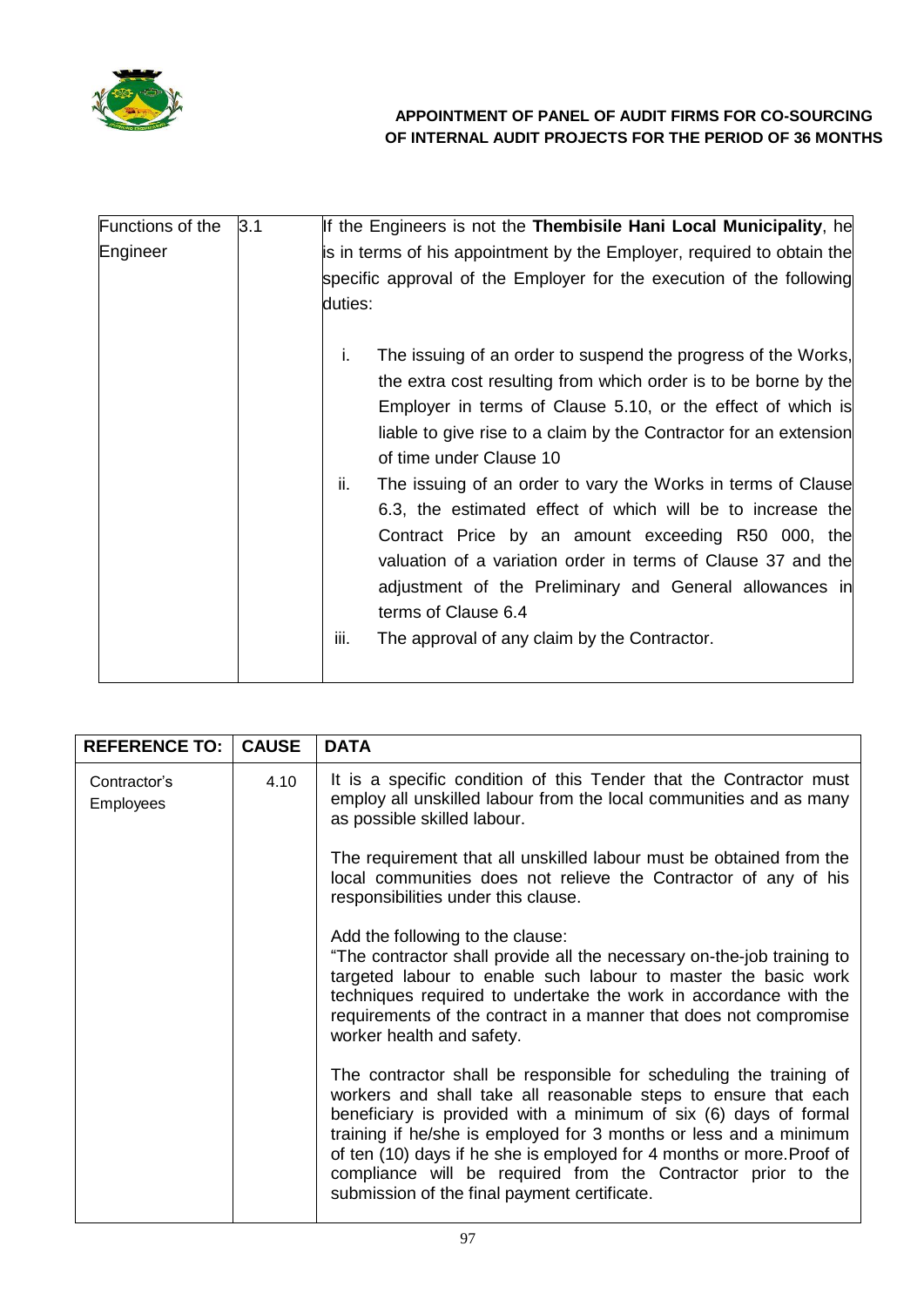

|                                 |      | All Supervisory Staff of the contractor will be in possession of an<br>associated NQF qualification or certification from an accredited<br>training institution. (Minimum NQF level 2 for supervisory personnel<br>i.e team leaders and safety officer and Project Manager NQF 5).<br>Where personnel are found not to be competent as per their<br>qualification the personnel will be replaced on request of the<br>Engineer/Project Manager.                                              |
|---------------------------------|------|----------------------------------------------------------------------------------------------------------------------------------------------------------------------------------------------------------------------------------------------------------------------------------------------------------------------------------------------------------------------------------------------------------------------------------------------------------------------------------------------|
| Contractor's<br>Superintendence | 4.12 | Add the following new clause:<br>The Contractor or his representative shall attend all site meetings<br>with the Employer and / or Engineer on the dates as nominated by<br>the Engineer. The purpose of the meetings shall be to evaluate<br>the progress of work and to discuss the matters relevant to the<br>contract as required by the parties concerned. Unless specifically<br>invited by the Engineer, the Sub-contractors of the Contractor may<br>not attend these site meetings. |
|                                 |      | Add the following additional Clause 22.2<br>"The Tenderer is to fill in the names of the site agent and foreman<br>in the space provided in Schedule E1."                                                                                                                                                                                                                                                                                                                                    |
| Commencement<br>of the contract | 5.2  | "Commencement Date" means the date of receipt by the Contractor<br>of the following:<br>1. Handover of Site                                                                                                                                                                                                                                                                                                                                                                                  |
| Commencement of<br>Works        | 5.3  | Within 14 days of Commencement<br>Date<br>On the commencement of Work (Site Handover) the Engineer shall<br>deliver to the contractor 3 copies of the drawings. One copy of the<br>signed contract document will be prepared after signing of the<br>contract and delivered to the contractor to be kept on site at all<br>times and be available to the Engineer or any person authorized by<br>him.                                                                                        |
|                                 |      | Additional copies of Drawings and Contract document will be for the<br>cost of the Contractor.                                                                                                                                                                                                                                                                                                                                                                                               |
|                                 |      | The Contractor shall, in accordance with the Engineer's instructions,<br>maintain a register on the site of all Drawings and revisions thereof<br>in the chronological order in which they are delivered to him.                                                                                                                                                                                                                                                                             |
|                                 |      | Add to the Clause<br>Commencement of Work will only take place once the following<br>documentation were submitted to the office of the Consulting<br>Engineer:<br>Letter of Acceptance<br><b>Construction/Performance Guarantee</b><br>Health & Safety File                                                                                                                                                                                                                                  |
|                                 |      | Letter of Appointment of OHS Rep or<br>Officer<br>Good<br>Standing<br>Letter<br>of<br>Workman's<br>Compensation<br>Prove of submission of Registration of Project at Department                                                                                                                                                                                                                                                                                                              |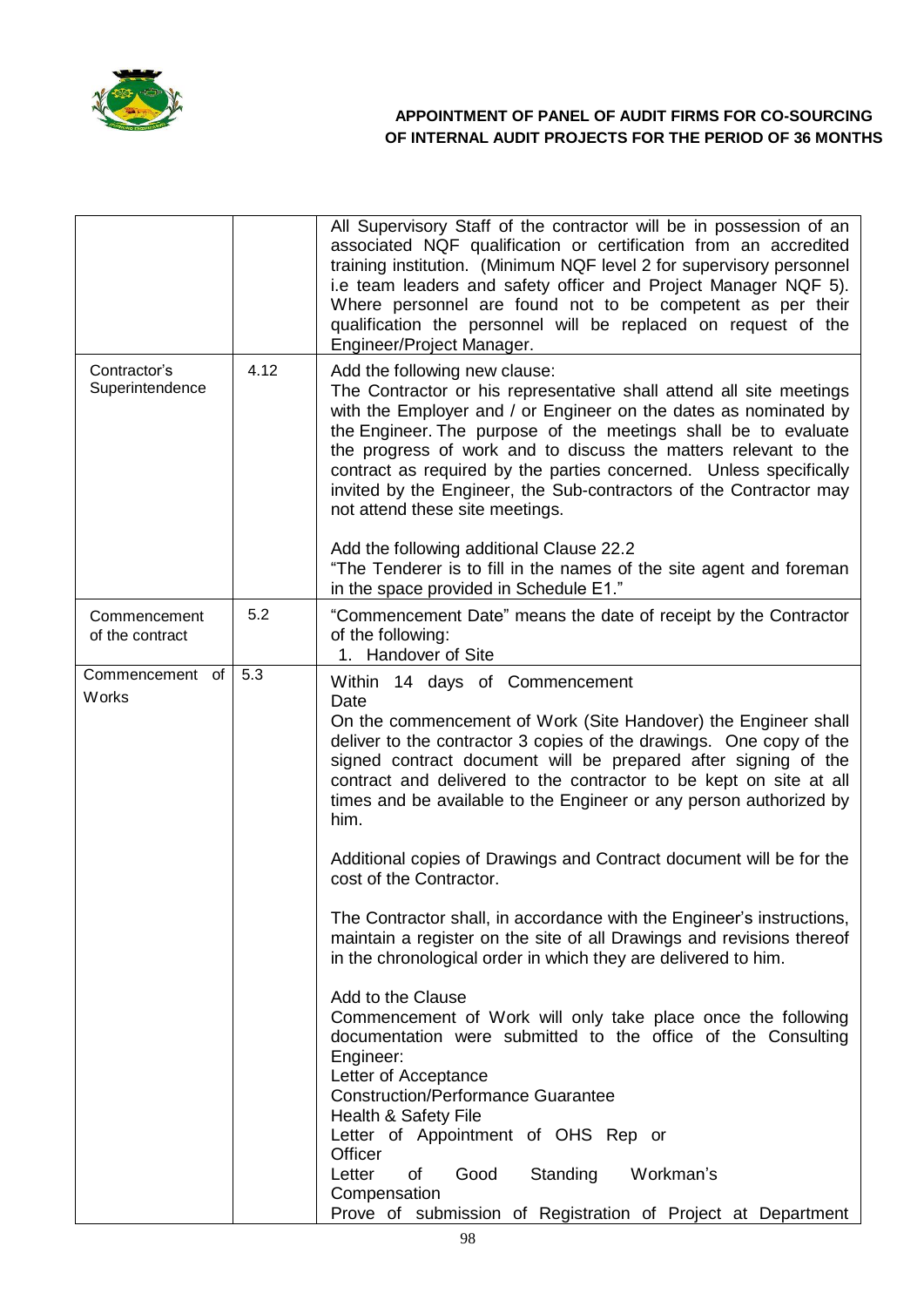

|                                        |     | <b>of</b><br>Labour                                                                                                                                                                                                                                                                                                                                                                                                                                                                                                                                          |
|----------------------------------------|-----|--------------------------------------------------------------------------------------------------------------------------------------------------------------------------------------------------------------------------------------------------------------------------------------------------------------------------------------------------------------------------------------------------------------------------------------------------------------------------------------------------------------------------------------------------------------|
|                                        |     | If active construction has not started within 14 days of site handover<br>the Client, Thembisile Hani Local Municipality reserves the right in<br>terms of Clause 9.2.1.3.2 to terminate the contract and THLM shall<br>not be held liable for any loss or damages resulting from such a<br>termination                                                                                                                                                                                                                                                      |
| Access to the<br><b>Site</b>           | 5.4 | Site Handover Certificate to be given at Time of Site<br>Handover.                                                                                                                                                                                                                                                                                                                                                                                                                                                                                           |
|                                        |     | Add the following:<br>The Contractor shall as far as possible, confine his operations to<br>the limits of the areas made available to him by the Engineer, but if<br>the land is insufficient for the needs of the work, the Contractor shall<br>make his own arrangements with the owners or tenants concerned<br>for whatever additional land he may require and pay all rent and<br>other charges in connection therewith. The Contractor shall be<br>responsible for all damages and shall indemnify the Employer<br>against all claims which may arise. |
|                                        |     | Add to the clause:<br>The Engineer shall establish the basic reference pegs and<br>benchmarks on the Site and give to the Contractor the particulars<br>thereof in sufficient time to enable the Contractor to meet his                                                                                                                                                                                                                                                                                                                                      |
|                                        |     | approved programme.                                                                                                                                                                                                                                                                                                                                                                                                                                                                                                                                          |
| Programme                              | 5.6 | Within 7 days from date of Site Handover.                                                                                                                                                                                                                                                                                                                                                                                                                                                                                                                    |
| Extension of<br>time for<br>completion | 5.7 | In general, extension of time for the completion of Works will, in terms of the<br>General conditions of Contract, be granted only for additional work and for<br>circumstances which could not have been foreseen, and are beyond the<br>control of the Contractor.                                                                                                                                                                                                                                                                                         |
|                                        |     | No extension of time for completion will be granted on account of normal<br>inclement weather, but extension of time shall be determined for abnormal<br>rainfall or wet conditions in accordance with the formula given below,<br>separately for each calendar month or part thereof. It shall be calculated for<br>the full period for the completion of the Contract including any extension<br>thereof by the formula:                                                                                                                                   |
|                                        |     | $V = (Nw - Nn) + (Rw - Rn)/X$                                                                                                                                                                                                                                                                                                                                                                                                                                                                                                                                |
|                                        |     | The symbols shall have the following meanings:                                                                                                                                                                                                                                                                                                                                                                                                                                                                                                               |
|                                        |     | $V =$ Extension of time in calendar days in respect of the calendar<br>month under consideration<br>$Nw =$ Actual number of days during the calendar month on which a                                                                                                                                                                                                                                                                                                                                                                                        |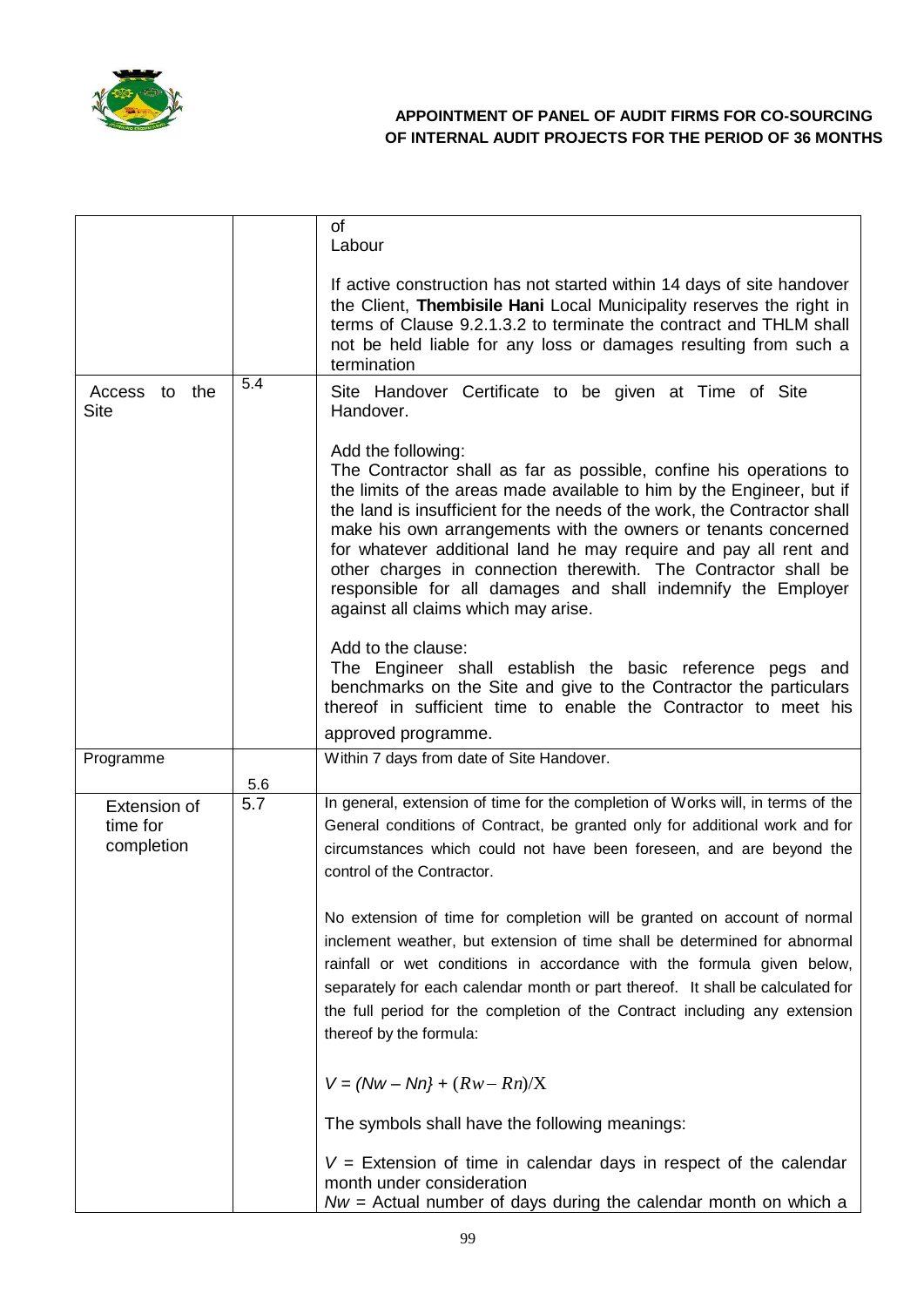

|                                                                            |                      | rainfall of Ymm or more has been recorded.<br>$Nn$ = Average number of days, as derived from existing rainfall<br>records provided in the table below on which a rainfall of Ymm or<br>more has been recorded for the calendar month<br>$Rn$ = Average rainfall in mm for the calendar month, as derived from<br>the rainfall records supplied in the table below.<br>$Rw =$ Actual rainfall in mm for the calendar month under<br>consideration.<br>$X = 10$<br>$Y = 10$ |
|----------------------------------------------------------------------------|----------------------|---------------------------------------------------------------------------------------------------------------------------------------------------------------------------------------------------------------------------------------------------------------------------------------------------------------------------------------------------------------------------------------------------------------------------------------------------------------------------|
|                                                                            |                      | If V is negative and its absolute value exceeds Nn, then V shall be taken as<br>equal to minus Nn.                                                                                                                                                                                                                                                                                                                                                                        |
|                                                                            |                      | The total extension of time shall be the algebraic sum of the monthly totals<br>for the period of construction, but if the grand total is negative the time for<br>completion shall not be reduced due to abnormal low rainfall. Extensions of<br>time for part of a month shall be calculated using pro rata values of Nn and<br>Rn.                                                                                                                                     |
|                                                                            |                      | The factor $(Nw - Nn)$ shall be considered to represent a fair allowance for<br>variations from the average number of days during which rainfall exceeds<br>Ymm.                                                                                                                                                                                                                                                                                                          |
|                                                                            |                      | The factor $Rw - Rn/x$ shall be considered to represent a fair<br>allowance for variations from the average in the number of days<br>during which rainfall had not exceeded Ymm, but wet conditions had<br>prevented or had disrupted work. The formula does not take into<br>account flood damage which could cause further or concurrent<br>delays, and which should be treated separately as far as extension of<br>time is concerned.                                 |
|                                                                            |                      | Accurate rain gauging shall be taken at a suitable point on Site. This<br>information shall be regarded as the actual rainfall for this contract. The<br>readings will be done by the Engineer and the Contractor may attend these<br>readings and shall at his own expense take all necessary precautions to<br>ensure that the rain gauge cannot be interfered with by unauthorized<br>persons.                                                                         |
| Completion                                                                 | 5.14                 | 36 Months                                                                                                                                                                                                                                                                                                                                                                                                                                                                 |
| Completion,<br>Approval<br>Certificates and<br>Defects Liability<br>Period | 5.14                 | Add the following to this Clause:<br>" and a land surveyor's certificate has been submitted certifying<br>the presence and correctness of all erf and boundary pegs, where<br>applicable."<br>Add the following:<br>However, a Certificate of Completion will not be issued before the<br>contractor hands over a consolidated Health and Safety file that shall<br>include all the specified information.                                                                |
| Defects liability<br>period                                                | 5.14.5.2<br>6.10.5.1 | Add to Sub-Clause 5.14.5.2<br>"In the event of the Contractor not completing all the outstanding<br>work within the period specified by the Engineer in terms of Clause<br>7.8, the Engineer shall have the right to extend the Period of<br>Maintenance by the additional time taken by the Contractor to complete                                                                                                                                                       |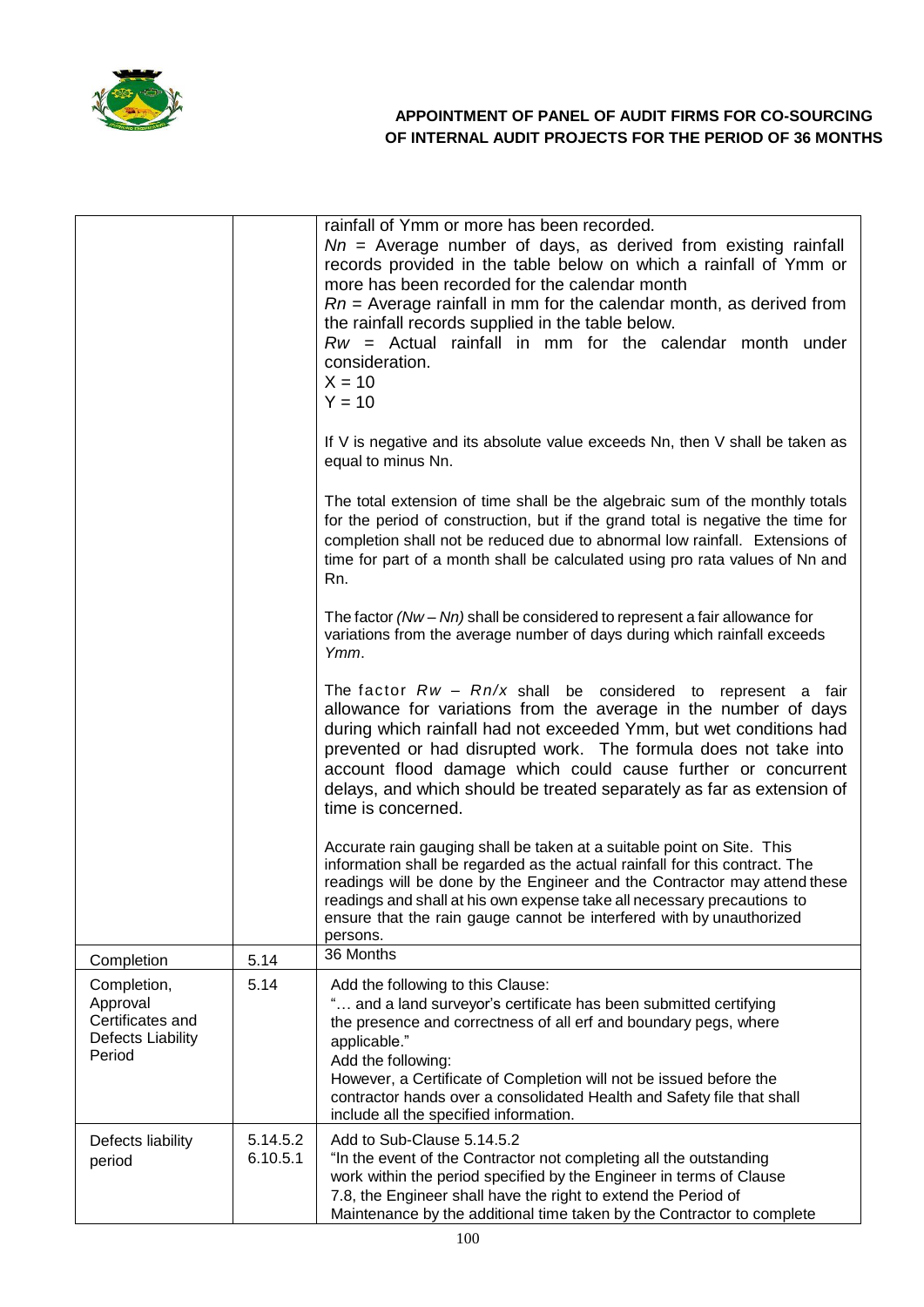

|                                                                            |         | such outstanding work to the satisfaction of the Engineer. The full retention<br>applicable to the Period of Maintenance shall apply to such extension."                                                                                                                                                                                                                                                                                                                                                                                                                          |
|----------------------------------------------------------------------------|---------|-----------------------------------------------------------------------------------------------------------------------------------------------------------------------------------------------------------------------------------------------------------------------------------------------------------------------------------------------------------------------------------------------------------------------------------------------------------------------------------------------------------------------------------------------------------------------------------|
| Security                                                                   | 6.2     | Within 14 days of Letter of Appointment                                                                                                                                                                                                                                                                                                                                                                                                                                                                                                                                           |
|                                                                            |         | Add the following to the Clause:<br>"The contract may be awarded to a Subsidiary Company on the<br>condition that the Holding Company shall in addition to the Surety specified,<br>assume responsibility for the due and proper performance of the Works<br>and the fulfilment of the contract, should the Subsidiary Company be unable<br>to do so."                                                                                                                                                                                                                            |
| Performance<br>Guarantee Sum                                               | 6.2     | 10 % of total contract amount excluding Contingencies, VAT for the full<br>construction period.                                                                                                                                                                                                                                                                                                                                                                                                                                                                                   |
| Amendments<br>to<br>Schedule<br>of<br>Quantities<br>and<br>Scope Reduction | 6.3     | The extent of the Works that will be included under this contract will<br>be determined by the availability of funds. Should the tender<br>amounts exceed the available funds, the amounts will be adjusted<br>and the extent of the works decreased. It is therefore emphasized<br>that the tendered unit rates must be realistic and will not be affected<br>should the quantities be adjusted. The rates under "Preliminary<br>and General" will be adjusted proportionally with respect to tender<br>and contract amounts. The tendered unit rates will remain<br>applicable. |
|                                                                            |         | The right to adjust the extent of the contract is, therefore, reserved by<br>the Employer, but approval will be sought from the successful<br>Tenderer before the contract is awarded.                                                                                                                                                                                                                                                                                                                                                                                            |
| Value<br>of<br>Variations                                                  | 6.4     | The cost of any Variations ordered in writing by the Engineer and the<br>applicable rates must be accepted by the Engineer in writing prior to<br>execution, in order to be accepted. Special reference will be given to the<br>tendered rates and the wide interpretation of the term "similar conditions" in<br>determining rates.                                                                                                                                                                                                                                              |
| Daywork<br>percentages                                                     | 6.5.1.1 | As tendered in Schedule of Quantities                                                                                                                                                                                                                                                                                                                                                                                                                                                                                                                                             |
| Schedule of<br>Quantities –<br>Estimated<br>quantities                     | 6.7     | Tenderer to note that all quantities supplied in Schedule of<br>Quantities are estimated quantities and all items will be re-measured on<br>site.<br>Add to the clause:<br>"An allowance equal to 100% of the task rate or daily rate shall<br>be paid by the contractor to workers who attend formal<br>training."                                                                                                                                                                                                                                                               |
| Special<br><b>Materials</b>                                                | 6.8.3   | As per Schedule of Special Materials                                                                                                                                                                                                                                                                                                                                                                                                                                                                                                                                              |
| Vesting of<br><b>Materials</b>                                             | 6.9     | Add to Sub-Clause 6.9.1.2<br>"The Contractor shall where practicable before delivery and, in any event<br>not later than 24 hours after delivery to the site, inform the<br>Engineer of any materials which are not his sole property."                                                                                                                                                                                                                                                                                                                                           |
| Valuation of<br>material brought<br>onto site                              | 6.9     | Add to Clause 6.10.1.5<br>"Payment for materials on site will only be considered for those<br>materials which are physically on site. Any statement in which a claim                                                                                                                                                                                                                                                                                                                                                                                                              |